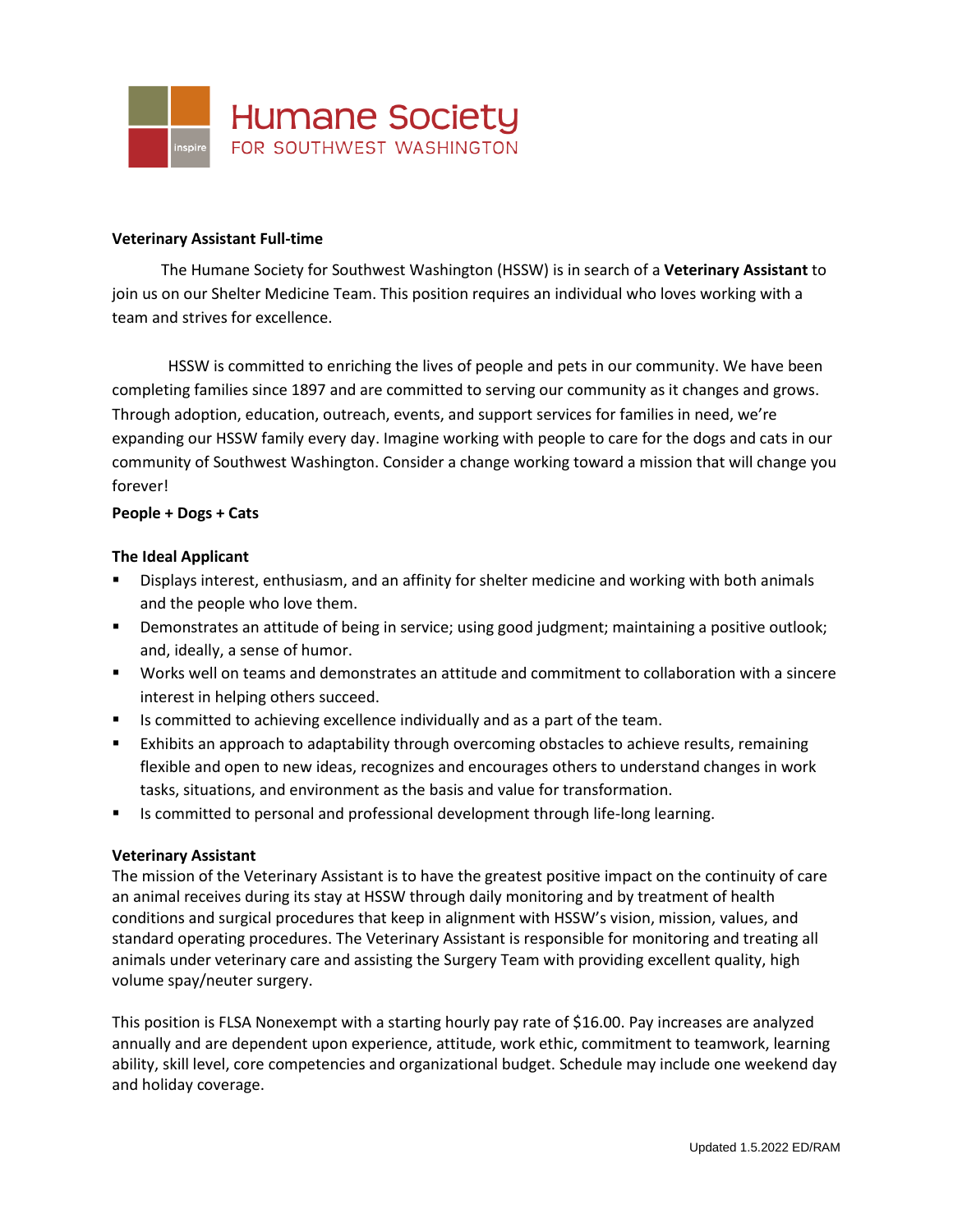## **Essential Duties and Responsibilities**

- Helps organize the daily surgery schedule
- Assist with daily pre- and post-op care of surgical patients and disease control protocols
- Maintains a clean, sterile, and functioning prep and surgery room
- Cleans and maintains surgical instruments; prepares surgical packs
- Restrains animals for exams and anesthetic induction; assists in surgical prep
- Monitors physiological parameters of patients during anesthesia, and post-surgery, making care adjustments as needed
- Assists Licensed Veterinary Technician and Surgeon as needed
- Enters surgery records into database; maintains paperwork
- Cleans and disinfects tables, floors, cages, and surgery equipment
- Monitors, treats, and medicates all animals under veterinary care
- Assists Veterinarian in examinations, treatments, diagnostics and other duties as requested
- Input data into Shelter Buddy regarding exams, medications, and treatments
- Demonstrates and teaches technical skills and proper sanitation protocols and procedures to other staff members of HSSW who are involved in animal care as requested
- Cleans and maintains areas of shelter clinic as assigned
- Assists with inventory and orders supplies
- Promotes a safe working environment and follows safety protocols
- Maintains equipment in good working condition
- Educates clients on pre- and post-surgical care of their animals
- Integrates with volunteers and workforce partners, taking an active role in their training, safety, performance, and job satisfaction
- Responds to inquiries and concerns from Foster Care providers and volunteers, schedules and assists with appointments as needed
- Provides training to staff/volunteers on disease control standards, shelter medicine protocols, and foster care guidelines
- Provides advice and resources on HSSW programs and other animal welfare-related topics
- Provides orientation and training to veterinary students, veterinary assistants, and interns
- Attends continuing education and performs other duties and special projects as assigned

# **Required Attributes**

- Effective verbal and written communication skills
- Displays initiative and exercises good judgment
- Ability to handle multiple tasks in a fast-paced environment
- Displays compassion and confidence when communicating with the public, staff and volunteers
- Committed to the mission of the HSSW, and the importance of Spay/Neuter to end pet overpopulation
- Detail oriented with the ability to maintain and organize written and computerized records
- Must be competent in monitoring anesthesia and assisting surgeon
- Must remain mindful of how flexibility, professionalism, and teamwork contribute to the success of the organization

# **Required Qualifications**

- Effective communication and organization skills ability to work as a team
- Excellent customer service skills